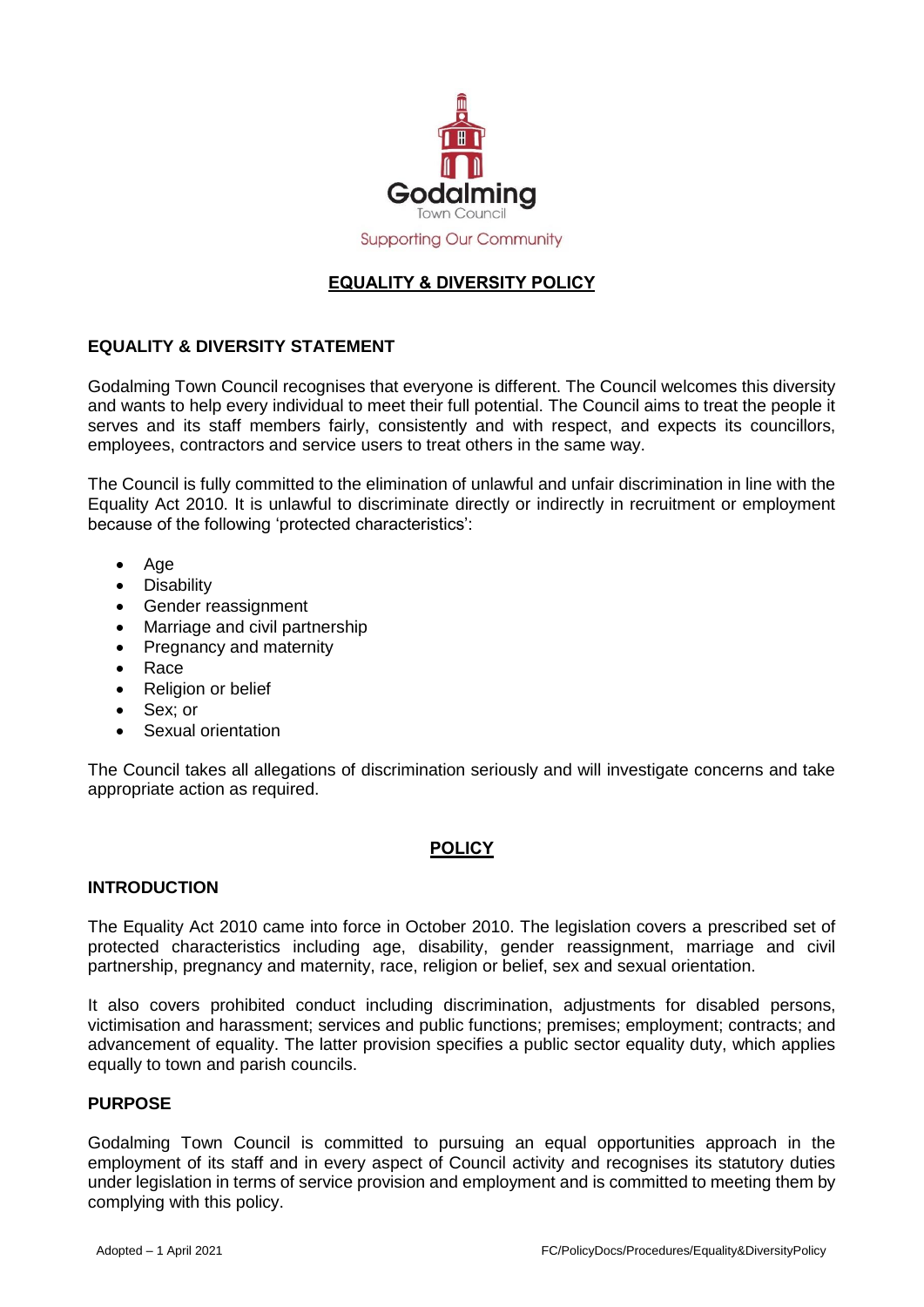The purpose of this policy is to provide equal opportunities to all employees, irrespective of their characteristics and an equality of opportunity in the provision of services and access to Council facilities. The Council opposes all forms of unlawful and unfair discrimination whether it be direct or indirect discrimination, victimization or harassment on the grounds of any of the protected characteristics defined in the Equality Act 2010. The Equality & Diversity Policy underpins all policies, procedures and strategies, therefore providing a strong foundation for equality in the Council and the services it provides.

This policy is designed to value diversity and to ensure equality of opportunity and access to services and that no one receives less favourable treatment on the grounds of:

- Race (i.e. colour, ethnic or national origin, nationality or citizenship)
- Gender reassignment
- **Disability**
- Sex
- Sexual orientation
- Age
- Religion or belief
- Caring for others
- Trade Union or political activities
- Pregnancy and Maternity
- Marriage and Civil Partnership

This list is not exhaustive.

## **EQUALITY OF OPPORTUNITY IN SERVICE DELIVERY**

Godalming Town Council is committed to equality of opportunity in the provision of services and access to its facilities. The Council will deliver services that are relevant, of the highest quality possible and accessible. Training in relation to the roles and responsibilities of employees and the Council in delivering services will be sought and undertaken.

#### **To improve delivery, information and access to services the Council will:**

- ensure all employees, contractors and users of council services are informed about the Council's Equality and Diversity Policy;
- apply equal opportunities principles to work undertaken for the Council by external contractors, other organisations in receipt of council funding and in work with its partners; and
- rectify any elements of the Council's work which have the potential for discrimination and prejudice.

#### **To promote equality and diversity with other partners the Council will:**

- promote tolerance and respect between diverse groups and individuals;
- acknowledge and celebrate, wherever possible, the variety of lifestyles and cultures within the town;
- challenge all forms of discrimination within the Council and the wider community; and
- support the development of communities and assist them in challenging discrimination, harassment, bullying and violence.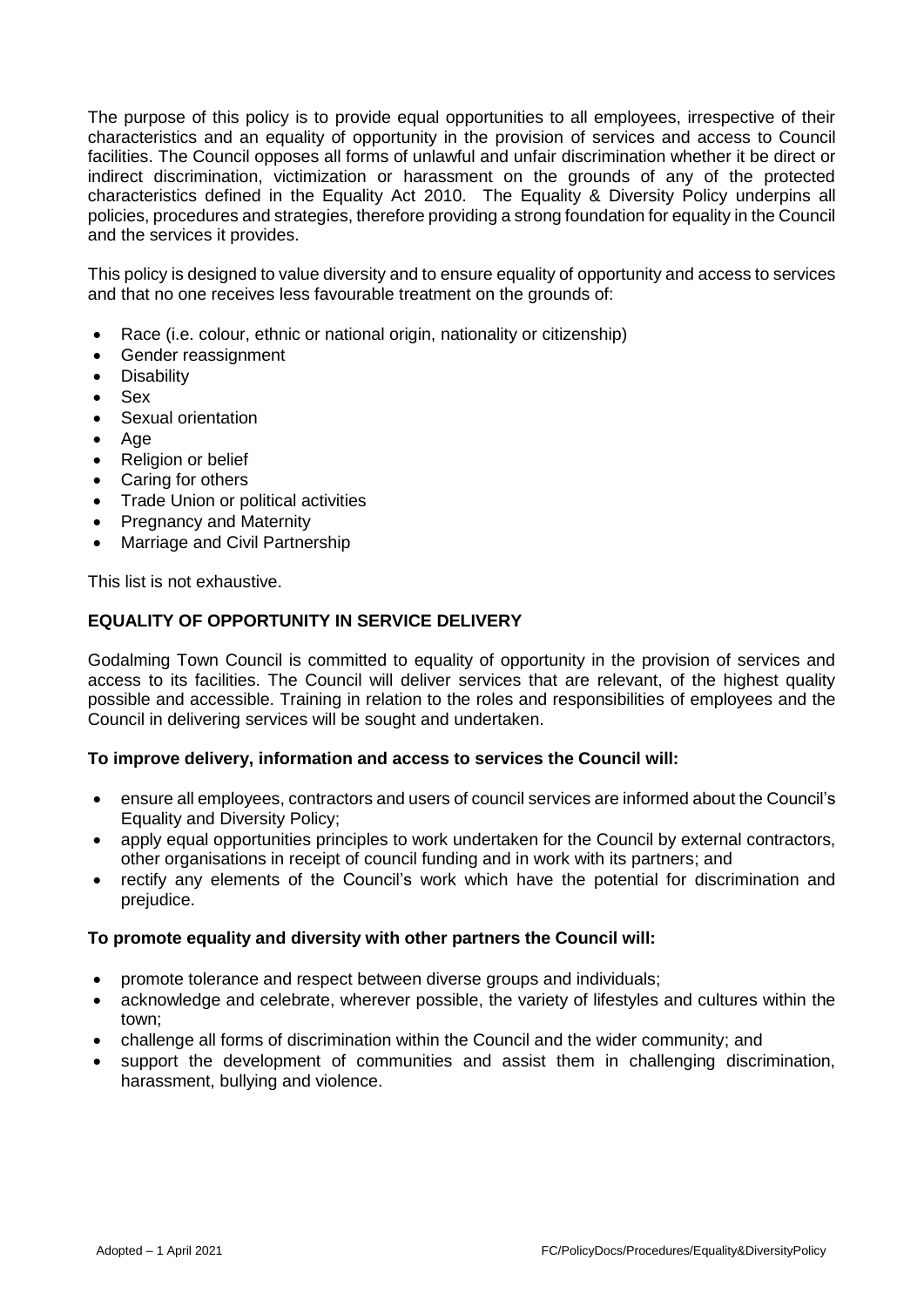## **EQUALITY OF OPPORTUNITY IN EMPLOYMENT, TRAINING AND ORGANISATIONAL DEVELOPMENT**

All employees whether full-time, part-time, fixed term contract, agency workers or temporary staff will be treated fairly and equally. Selection for employment, promotion, training, remuneration or any other benefit will be on the basis of aptitude and ability. All employees will be helped and encouraged to develop their full potential and the talents and resources of the workforce will be fully utilised to maximise the efficiency of the Council.

Every employee is entitled to a working environment that promotes dignity and respect to all. No form of intimidation, bullying or harassment will be tolerated. This is further defined in the Dignity at Work Policy adopted by the Council.

The commitment to equal opportunities in the workplace is good management practice and makes sound business sense as it seeks to utilise the talents available from the local community, representing society as a whole.

### **To improve access and opportunity to employment and training the Council will:**

- implement its Equality & Diversity Policy in its role as an employer;
- demonstrate its commitment in the way the Council:
	- o recruits and selects people;
	- o trains and develops people;
	- o recognises the abilities that individuals demonstrate;
	- o expects the highest standards of employee conduct and behaviour.
- not accept any form of unfair treatment, discrimination, bullying or harassment or removal of dignity by any of our employees or to any of our employees; and
- review and develop procedures in the context of equality and diversity.

Breaches of the Council's Equality & Diversity Policy will be regarded as serious misconduct and could lead to disciplinary proceedings. Employees are entitled to complain about discrimination or harassment or victimization through the Council's Grievance Procedure.

## **COMMITMENT**

The Council is committed to equality and diversity and to the vision of improving the quality of life for local people.

The Council aims to be:

- accessible
- accountable
- fair
- inclusive
- proactive
- professional
- responsible
- transparent

Godalming Town Council is committed to achieving equality of opportunity and valuing diversity in all aspects of its work:

a. through the delivery of its services to the community by ensuring that within reason, services are accessible to all and that the Council fully recognises the diversity of people's needs;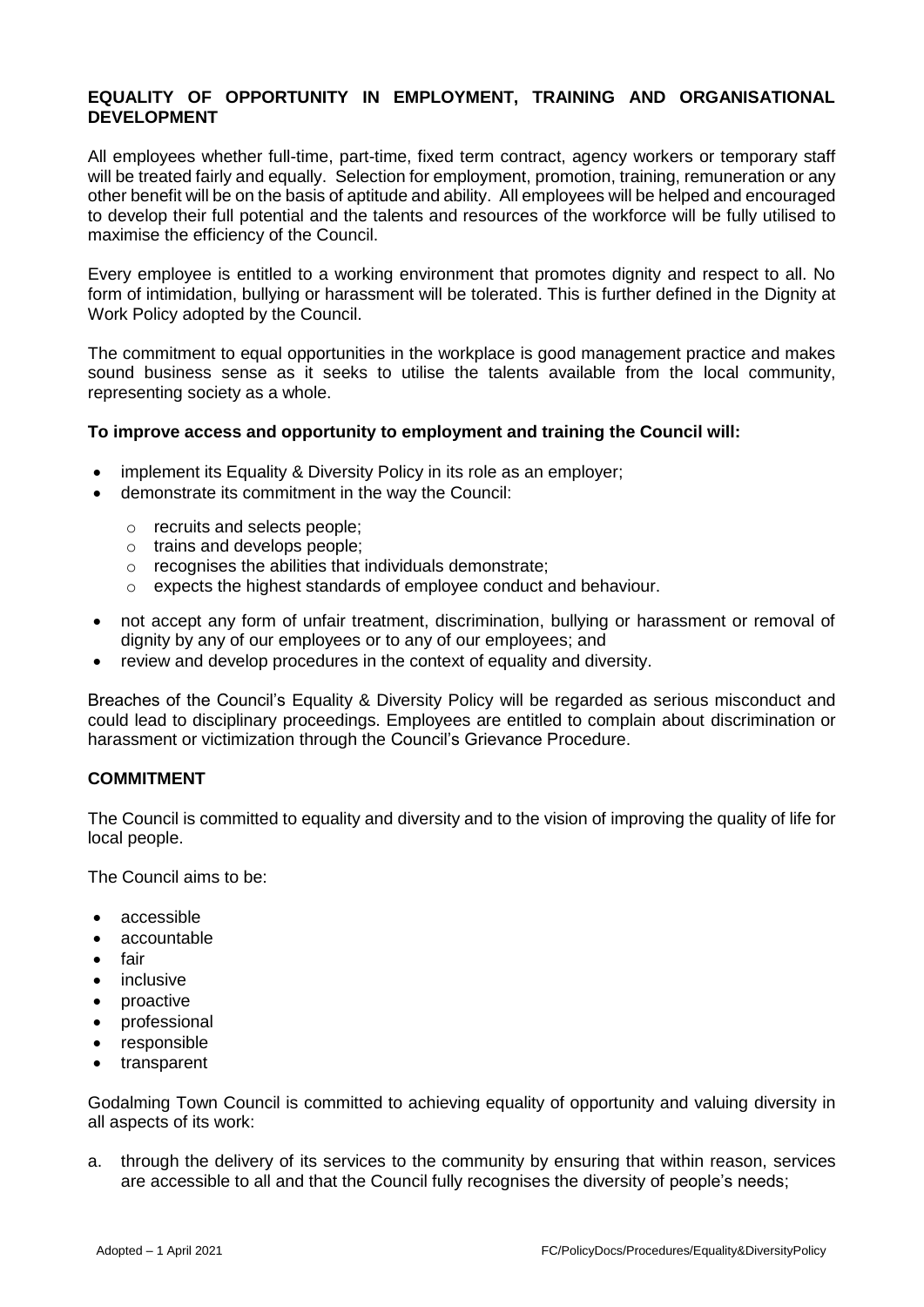- b. through the way the Council recruits, employs and trains its workforce to enable it to provide better services;
- c. in the Council's leadership role, working with partners to promote the importance of treating every individual with dignity and respect.

Godalming Town Council will comply with all current and future legislation referring to equality and diversity and will aim to promote good practice in all aspects of the organisation. The Council will publicise this policy on its website and will highlight it in recruitment and relevant official documentation.

### **IMPLEMENTATION**

The Council has ultimate responsibility for the effective implementation of the policy. The Staffing Committee is responsible for the implementation of all equal opportunities policies and procedures, the Town Clerk has overall delegated responsibility for co-ordinating the day to day operation of the policies and procedures. The policy will be reviewed at least every two years, to ensure it remains commensurate with the law and best practice.

In the implementation of this policy the Council will:

- ensure that people are treated solely on the basis of their abilities and potential;
- promote diversity and equality for all staff and value the contributions made by individuals and groups of people from diverse cultural, ethnic, socio-economic and distinctive backgrounds;
- promote and sustain an inclusive and supportive work environment which affirms the equal and fair treatment of individuals in fulfilling their potential and does not afford unfair privilege to any individual or group;
- treat part time staff fairly and equally;
- challenge inequality and less favourable treatment wherever practicable;
- promote an environment free of harassment and bullying on any grounds in relation to all staff, councillors, contractors and visitors attending the Council's offices or meetings.

The task of promoting social inclusion, tackling discrimination and encouraging equal opportunities are key issues for Godalming Town Council and the Council is committed to:

- eliminating unlawful discrimination, harassment and victimisation;
- advancing equality of opportunity between different groups;
- fostering good relations between different groups.

## **EQUALITY AIMS**

| Age:                       | The Council shall not permit unlawful age discrimination.                                                                                                                                                                              |
|----------------------------|----------------------------------------------------------------------------------------------------------------------------------------------------------------------------------------------------------------------------------------|
| <b>Sexual Orientation:</b> | The Council shall not permit unlawful discrimination                                                                                                                                                                                   |
| Disability:                | The Council will remove barriers to participation by disabled people,<br>wherever possible. Staff who become disabled whilst working with the<br>Council will be offered reasonable adjustments to enable them to continue<br>working. |
| <b>Race/Ethnic Origin:</b> | The Council will encourage participation of minority ethnic groups in its<br>activities.                                                                                                                                               |
| <b>Religion:</b>           | The Council respects people from diverse religious and cultural<br>backgrounds and will give due regard to the needs and requirements of<br>people who adhere to a range of cultural and religious beliefs. This will                  |